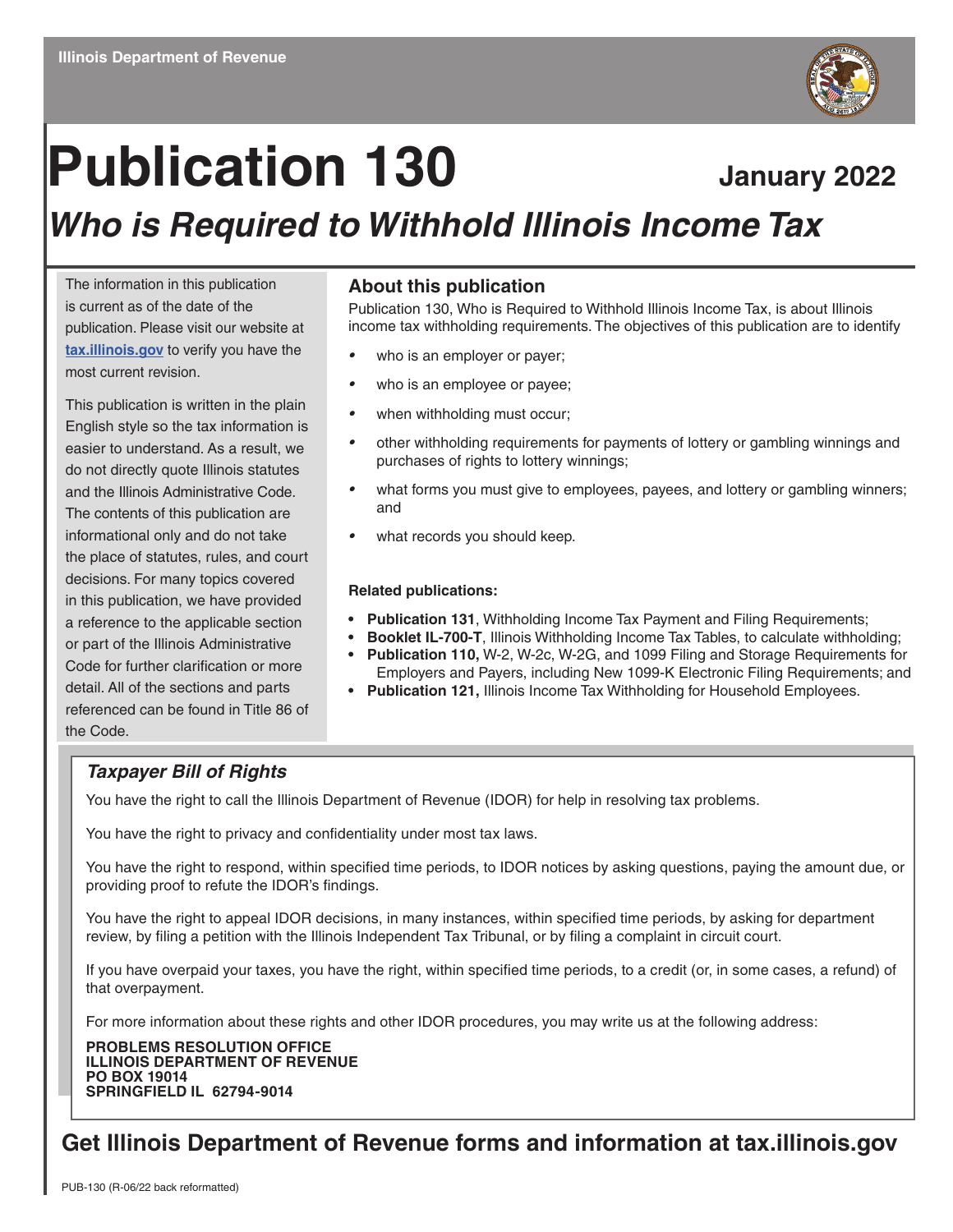## *Contents*

## *General Information*

| What if I no longer have employees or payees from whom I withhold Illinois Income tax or my |  |
|---------------------------------------------------------------------------------------------|--|
|                                                                                             |  |
|                                                                                             |  |

### *Withholding Illinois Income Tax for My Employees*

| When must I withhold Illinois Income Tax from my employee's compensation? 4                          |  |
|------------------------------------------------------------------------------------------------------|--|
|                                                                                                      |  |
|                                                                                                      |  |
| Am I required to withhold income tax for another state if my employee is not an Illinois resident? 6 |  |
|                                                                                                      |  |
|                                                                                                      |  |
|                                                                                                      |  |
|                                                                                                      |  |
| How do I complete Form W-2 for my employee showing income and withholding for Illinois? 8            |  |
| How do I complete Form W-2G or Form 1099 for my payee showing withholding for Illinois?  8           |  |

## *Withholding Illinois Income Tax for Lottery or Gambling Winnings*

### *Withholding Illinois Income Tax for Purchases of the Rights to Lottery Winnings*

| Do I have an obligation to withhold Illinois Income Tax from purchased lottery winnings?  10 |  |
|----------------------------------------------------------------------------------------------|--|
|                                                                                              |  |
| Illinois Income Tax Forms for Determining Withholding from Employees and Lottery             |  |
|                                                                                              |  |
|                                                                                              |  |

## *General Information*

### *Who is required to withhold Illinois Income Tax?*

Generally, you must withhold Illinois Income Tax from payments you make for

- employee compensation (*i.e*., wages and salaries including bonus, overtime, and commission pay) that is paid in Illinois and from which you are required to withhold federal income tax, usually reported to a payee on Form W-2,
- non-wage income such as pensions, annuities, employment income, and sick pay, that you have agreed to voluntarily withhold, usually reported to a recipient on Form 1099,
- gambling winnings from an Illinois casino or race track, including sports wagering winnings, from which you are required to withhold federal income tax, and Illinois lottery winnings of \$1,000 or greater usually reported to a payee on Form W-2-G, or
- the purchase of the rights to Illinois lottery winnings, usually reported to the purchaser on Form 1099-MISC.

However, there are some situations that do not require you to withhold Illinois Income Tax. See **"When am I not required to withhold Illinois Income Tax?"** for more information. We do not require a separate agreement for payments covered by a federal voluntary withholding agreement. If requested by a payee,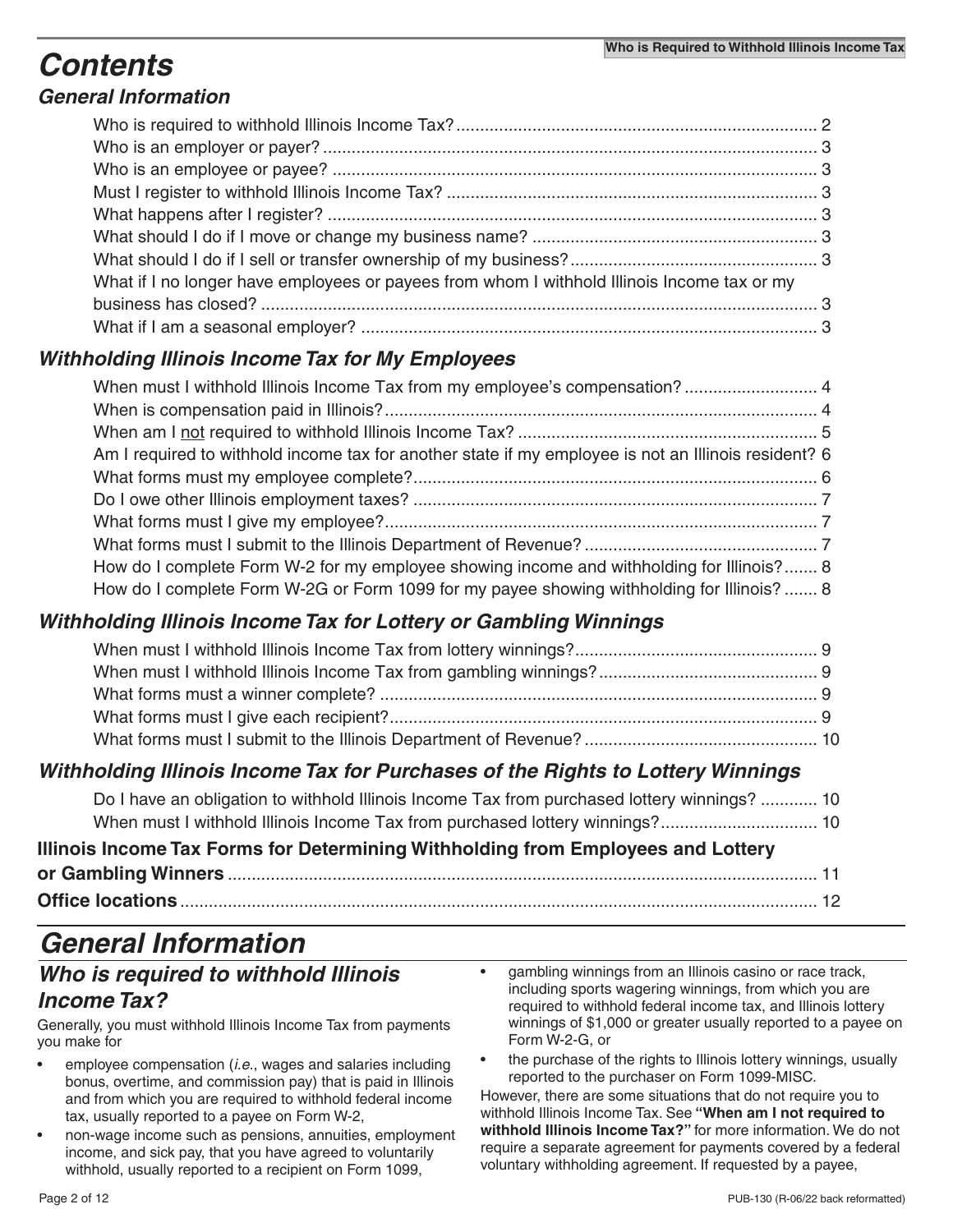## *General Information (continued from Page 2)*

you can enter into a voluntary agreement and withhold Illinois Income Tax on Illinois income such as individual retirement accounts (IRAs) or pensions. **Note:** If you agree to a voluntary withholding agreement then you are required to withhold Illinois income tax.

 As a withholding agent (person who withholds income tax), you are liable for the taxes that you are required to withhold and that you volunteer to withhold. Because we are required to collect taxes (and issue assessments when these taxes are not paid), Illinois law states that the amounts required to be withheld and paid to us (and any penalties and interest) are considered to be a tax on **you.** 

## *Who is an employer or payer?*

You are an **employer** if you are any of the following:

- a person or organization who has an office or transacts business in Illinois for whom a worker performs a service as an employee and you are the person who is liable to withhold and pay federal income taxes to the Internal Revenue Service (IRS).
- a person or organization who has an office or transacts business in Illinois and who has control of the payment of wages for employee services, if the employer does not have control of the payment of wages.
- a payer who has an office or transacts business in Illinois and who makes payments from which federal income taxes are withheld (*e.g.*, gambling or lottery winnings).

You are a **payer** if you are any of the following:

- a person or organization who pays non-wage income such as pensions, annuities, employment income, and sick pay, that you have agreed to voluntarily withhold;
- a person or organization that pays gambling or lottery winnings; or
- a person or organization who purchases the rights to lottery winnings.

See IRS Publication 15 Circular E, Employer's Tax Guide, for more information.

## *Who is an employee or payee?*

An **employee** is either

- a person who performs services subject to the legal control and direction of an employer, or
- an Illinois resident who receives payments on which federal income tax is withheld by the employer.

A **payee** is a person who receives non-wage income, gambling or lottery winnings, or a lump sum payment for rights to lottery winnings.

See IRS Publication 15 Circular E, Employer's Tax Guide, for more information.

## *Must I register to withhold Illinois Income Tax?*

If you are required to or voluntarily withhold Illinois Income Tax for your Illinois employees or payees, you must register with the Illinois Department of Revenue and tell us the date your Illinois payroll will begin. *Exception: Household employers should refer* 

#### *to* [Publication 121, Illinois Income Tax Withholding for Household](https://www2.illinois.gov/rev/research/publications/pubs/Documents/PUB-121.pdf)  [Employees.](https://www2.illinois.gov/rev/research/publications/pubs/Documents/PUB-121.pdf)

To register your business you have the following options:

- register electronically with the online Illinois Business Registration Application on **MyTax Illinois** (registration confirmation generally available in 1-2 days) at **tax.illinois.gov**,
- complete and mail Form REG-1, Illinois Business Registration Application (registration confirmation generally available in 6-8 weeks) and any necessary schedules, or
- visit one of our regional offices (see Page 12).

You will receive a temporary tax account number unless you already have received your federal employer identification number (FEIN).

## *What happens after I register?*

If you are a new registrant you are assigned to the monthly payer and quarterly return schedule. See Publication 131, Withholding Income Tax Payment and Filing Requirements. Visit our website at **tax.illinois.gov** for more information regarding our electronic options.

## *What should I do if I move or change my business name?*

If your business name or address has changed from your last return without changing owners, check the appropriate box on Form IL-941, Step 1, and enter your new business name and address in Step 1. File your completed return (Form IL-941) by its due date. You also can make changes to your business name by completing and submitting Form REG-3-C and updates to your address on **MyTax Illinois.** 

## *What should I do if I sell or transfer ownership of my business?*

If you sell or transfer your business, you must file a final return (IL-941) at the end of the final filing period. You may also be required to file Form CBS-1, Notice of Sale, Purchase, or Transfer of Business Assets, at least 10 days prior to the sale.

## *What if I no longer have employees or payees from whom I withhold Illinois income tax or my business has closed?*

If your business has permanently stopped withholding because it has closed or you no longer pay wages, complete Step 2, Line B, on Form IL-941, check the box to indicate that this is a final return, and enter the date you stopped paying wages. You also can cease your account on **MyTax Illinois.**

## *What if I am a seasonal employer?*

If you are a seasonal business and have ceased paying wages temporarily (*e.g.,* you will be rehiring employees during the next year), continue to file your returns. Even if you do not pay any wages or withhold any tax, you still must file Form IL-941 and complete a Schedule P, Illinois Withholding Schedule, for each reporting period. If you had no withholding for the filing period, report zero on Line 2 of Form IL-941 and on the Schedule P, enter your business name, FEIN, and zeros in both the income and withholding columns.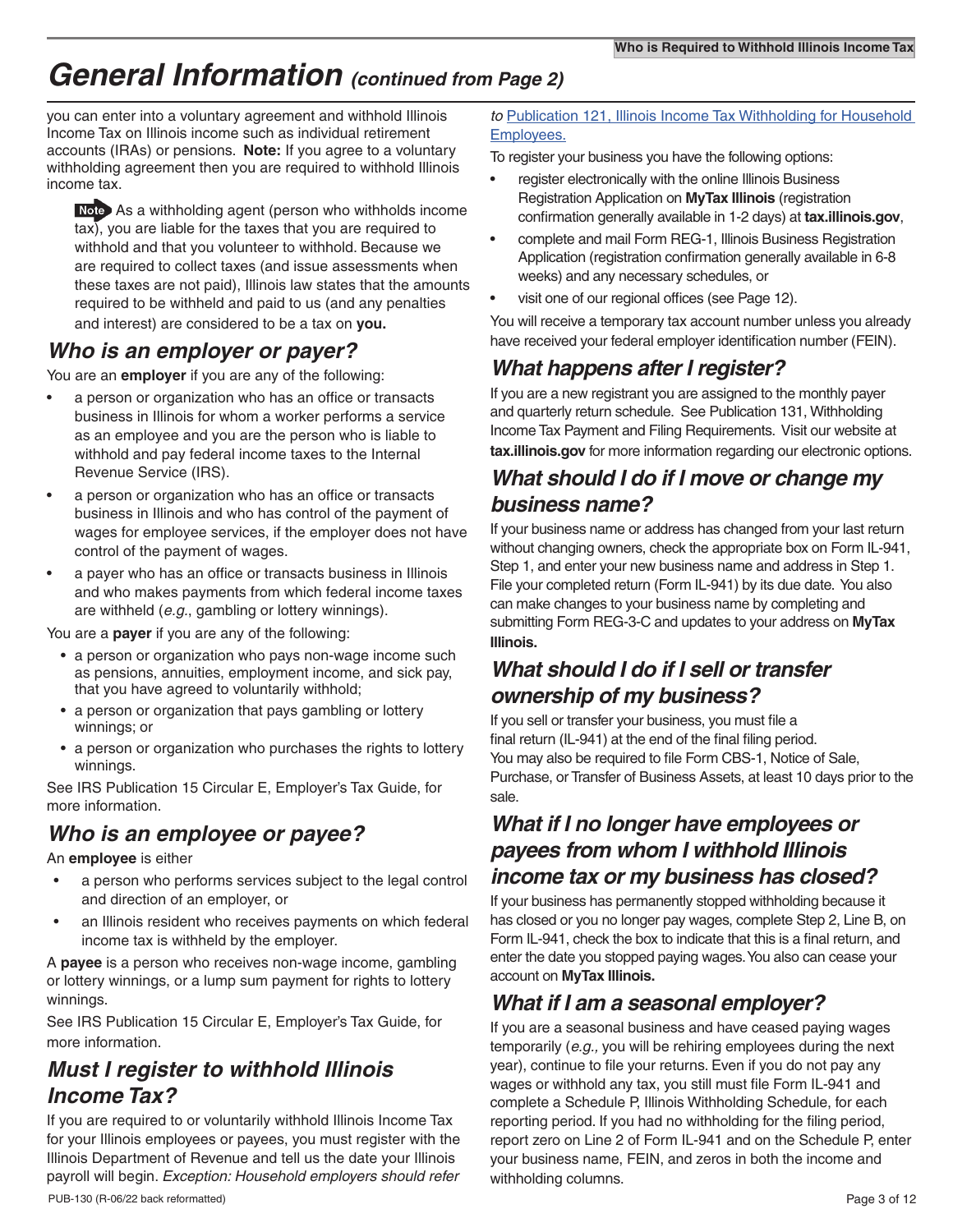## *Withholding Illinois Income Tax for My Employees*

## *When must I withhold Illinois Income Tax from my employee's compensation?*

You must withhold Illinois Income Tax when you withhold federal income tax from compensation you paid in Illinois. Compensation is paid in Illinois when the employee's services are "localized" in Illinois. This statement applies to all individuals except qualifying residents of Iowa, Kentucky, Michigan, and Wisconsin, and military spouses. For further information, see **"When am I not required to withhold Illinois Income Tax?"**

## *When is compensation paid in Illinois?*

#### **The following are general rules for when compensation is paid in Illinois.**

- 1. If the employee's service is localized in Illinois because all of the service is performed in Illinois, then compensation is considered paid in Illinois and subject to Illinois income tax withholding.
- 2. If some of the employee's services are performed outside Illinois, but the services outside Illinois are **incidental** to the services performed inside Illinois, then compensation is considered paid in Illinois and subject to Illinois income tax withholding.

The term "incidental" means any service which is necessary to or supportive of the primary service performed by the employee or which is temporary or transitory in nature or consists of isolated transactions. The incidental service may or may not be similar to the individual's normal occupation so long as it is performed within the same employer-employee relationship. That is, an individual who normally performs all of his service in Illinois may be sent by his employer to another state to perform service which is totally different in nature from his usual work or he may be sent to do similar work. So long as the service is temporary or consists merely of isolated transactions, it will be considered to be incidental. In every case, the ultimate determination to be made is

- whether the individual's service was intended to be and was in fact principally performed within Illinois **and**
- whether any service which was performed in another state was of a temporary or transitory nature or arose out of special circumstances at infrequent intervals.

The amount of time spent or the amount of service performed outside Illinois, in itself, should not be regarded as decisive in determining whether such service is incidental to service performed within Illinois.

- 3. If the employee is an Illinois resident and
	- neither of the rules above apply and
	- no other state's taxes are withheld,

then compensation is considered paid in Illinois and is subject to Illinois income tax withholding.

- 4. If the employee's compensation is
	- not localized to any state under any of the rules above and
- the employee performs significant service within Illinois for **more than 30 working days,** and
- the service performed within Illinois is **nonincidental** to the employee's service performed outside Illinois,

then a portion of compensation is considered paid in Illinois and subject to Illinois income tax withholding. The portion of compensation subject to Illinois withholding equals the total compensation paid to the employee multiplied by a fraction equal to the number of working days the employee spent within Illinois during the year divided by the total working days of the year.

*"Working day" means all days during the tax year in which the individual performs duties on behalf of his or her employer. Days in which the individual performs no duties on behalf of his or her employer (e.g., weekends, vacation days, sick days, and holidays) are not working days.* 

A **working day** is spent within Illinois if:

- the individual performs service on behalf of the employer and a greater amount of time on that day is spent by the individual performing duties on behalf of the employer within Illinois, without regard to time spent traveling, than is spent performing duties on behalf of the employer outside of Illinois; or
- the only service the individual performs on behalf of the employer on that day is traveling to a destination within Illinois, and the individual arrives on that day.

**Example:** Mary is an Missouri resident who earned \$60,000 in wages from her employer for the tax year. During the year, she performed services for her employer for 35 days in Illinois out of 250 total working days for the year. Accordingly, 14 percent (35 working days divided by 250) of Mary's wages, or \$8,400, was paid in Illinois and is subject to Illinois income tax withholding.

Working days spent within Illinois **do not** include any day in which the employee is performing services in Illinois during a disaster period solely in response to a request made to his or her employer by the government of Illinois, by any political subdivision of Illinois, or by a person conducting business in Illinois to perform disaster or emergency-related services in Illinois.

*"Declared State disaster or emergency" means a disaster or emergency event* 

- *• for which a Governor's proclamation of a state of emergency has been issued; or*
- *• for which a Presidential declaration of a federal major disaster or emergency has been issued.*

*"Disaster period" means a period that begins 10 days prior to the date of the Governor's proclamation or the President's declaration (whichever is earlier) and extends for a period of 60 calendar days after the end of the declared disaster or emergency period.* 

*"Disaster or emergency-related services" means repairing, renovating, installing, building, or rendering services*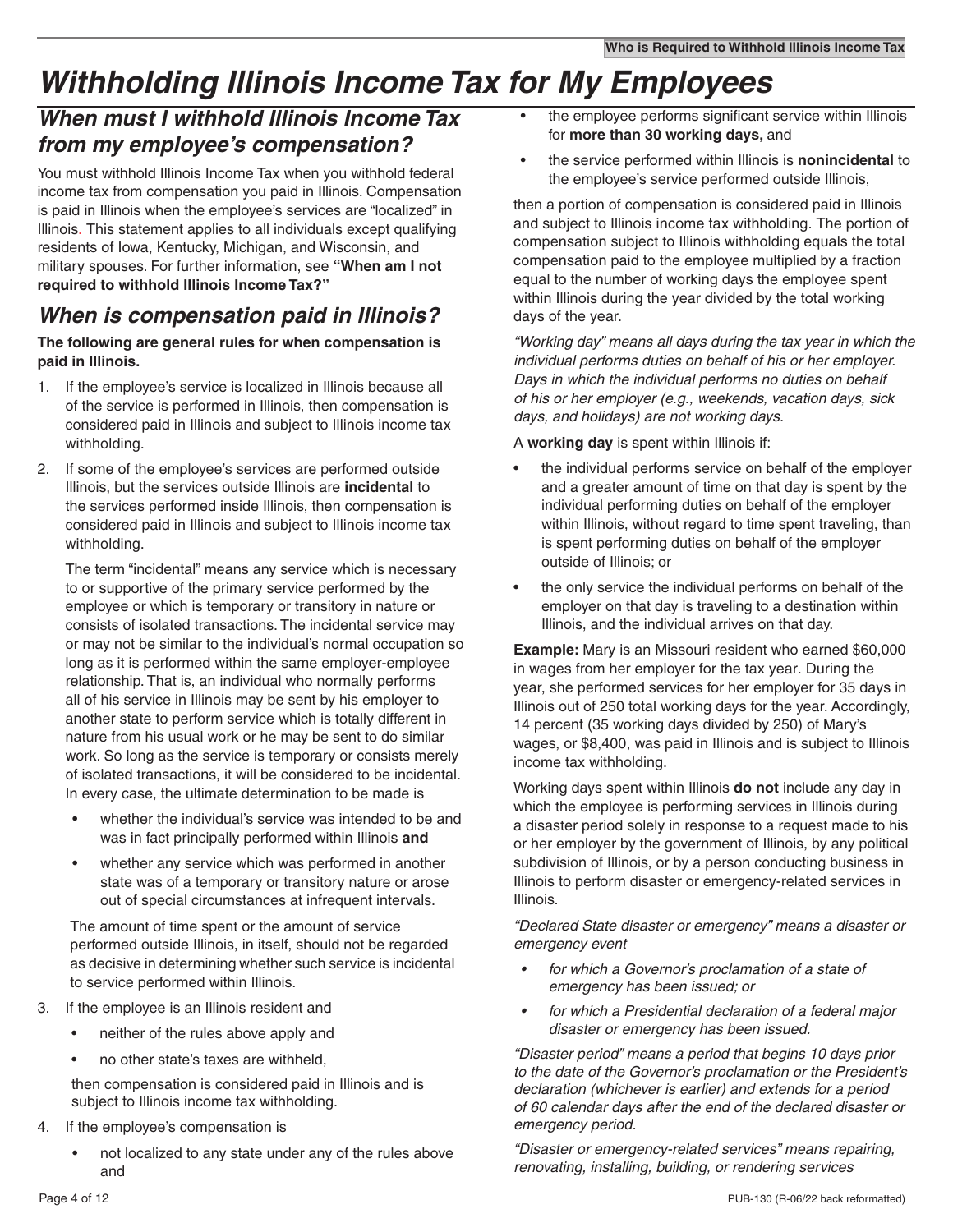*or conducting other business activities that relate to infrastructure that has been damaged, impaired, or destroyed by the declared State disaster or emergency.* 

*"Infrastructure" means property and equipment owned or used by a public utility, communications network, broadband and internet service provider, cable and video service provider, electric or gas distribution system, or water pipeline that provides service to more than one customer or person, including related support facilities. "Infrastructure" includes, but is not limited to, real and personal property such as buildings, offices, power lines, cable lines, poles, communications lines, pipes, structures, and equipment*

5. For compensation for services performed by a nonresident as a member of a professional athletic team, the amount that is paid in Illinois is the total compensation for services performed for the team during the year, multiplied by a fraction equal to the number of duty days spent within Illinois by the total number of duty days spent performing services for the team. See Section 304(a)(2)(B)(iv) of the Illinois Income Tax Act for more guidance.

#### **Limited exceptions to the above rules:**

There are three limited exceptions when you are **not** required to withhold Illinois Income Tax. These exceptions are described as follows.

- **1. The employee works for an employer under the jurisdiction of the Surface Transportation Board (STB) and performs regularly assigned duties in more than one state. Do not** withhold Illinois Income Tax unless the employee is an Illinois resident.
- **2. The employee works on an aircraft for an air carrier and performs regularly assigned duties in more than one state. Do not** withhold Illinois Income Tax unless the employee is an Illinois resident, or, if the employee is not an Illinois resident, the employee earns more than 50 percent of the compensation in Illinois (Illinois flight miles versus all flight miles). Illinois flight miles do not include miles flown over Illinois without taking off or landing.
- **3. The employee works on a vessel and performs regularly assigned duties in more than one state. Do not** withhold Illinois Income Tax unless the employee is an Illinois resident.

#### **Examples of compensation paid in Illinois:**

- **1** Your company employs an Indiana resident to make sales for your company. You control your employee's services, all of which are performed in Illinois. Compensation is paid in Illinois because all of your employee's services are performed in Illinois.
- **2** Your airline company employs a Missouri resident to fly to various destinations in the United States. Your employee reports to and flies out of a terminal in Illinois. According to your records, 58 percent of your employee's compensation (flight time in Illinois versus flight time to other destinations) is earned in Illinois. Therefore, you must withhold Illinois Income Tax on compensation paid in Illinois to this employee because more than 50 percent of your employee's compensation was earned in Illinois. Illinois

flight miles do not include miles flown over Illinois without taking off or landing.

## *When am I not required to withhold Illinois Income Tax?*

Unless you enter into a voluntary withholding income tax agreement, you are **not** required to withhold Illinois Income Tax from the following:

- compensation paid to residents of **Iowa, Kentucky, Michigan,** and **Wisconsin** (due to reciprocal agreements with each of these states);
- compensation paid to a non-military employee whose spouse is in the military, both of whom are residents of the same state (other than Illinois), and are only in this state because the spouse is stationed here by the military or where the non-military spouse does not live in the same state as the servicemember but elects to use their servicemember spouse's state of residence for tax purposes as allowed by the Veterans Benefits and Transition Act of 2018;
- compensation paid to a non-resident employee who has performed less than 31 days of service in Illinois and whose compensation is not localized in Illinois under paragraphs one and two in the section "**When is compensation paid in Illinois?**"
- compensation paid to a non-resident employee whose service is performed entirely in another state;
- compensation paid to an Illinois resident whose service is performed entirely in another state, **and** the compensation is subject to withholding in another state;
- qualifying payments made for personal service contracts or prizes awarded from contests conducted in Illinois (Sections 1405.2 and 1405.3 of the Illinois Income Tax Act (IITA));
- compensation that will not be included in the recipient's base income (*e.g.*, annuity payments received from qualified employee benefit plans);
- payments subject to withholding under IRC, Sections 3405 or 3406;
- compensation paid by an employer under the jurisdiction of the Surface Transportation Board (STB), rail and motor carriers, to a nonresident employee who performs regularly assigned duties in more than one state;
- nonresident employees who work on aircraft for an air carrier, perform regularly assigned duties in more than one state, and do not earn more than 50 percent of the compensation in Illinois (Illinois flight miles versus all flight miles). Illinois flight miles do not include miles flown over Illinois without taking off or landing;
- compensation paid to a master or seaman on a vessel in the foreign, coastwise, intercoastal, interstate, or noncontiguous trade, or an individual employed on a fishing vessel or any fish processing vessel;
- compensation paid to an employee whose compensation is exempt from federal withholding requirements (*e.g.*, "wages" paid to certain types of ministers); or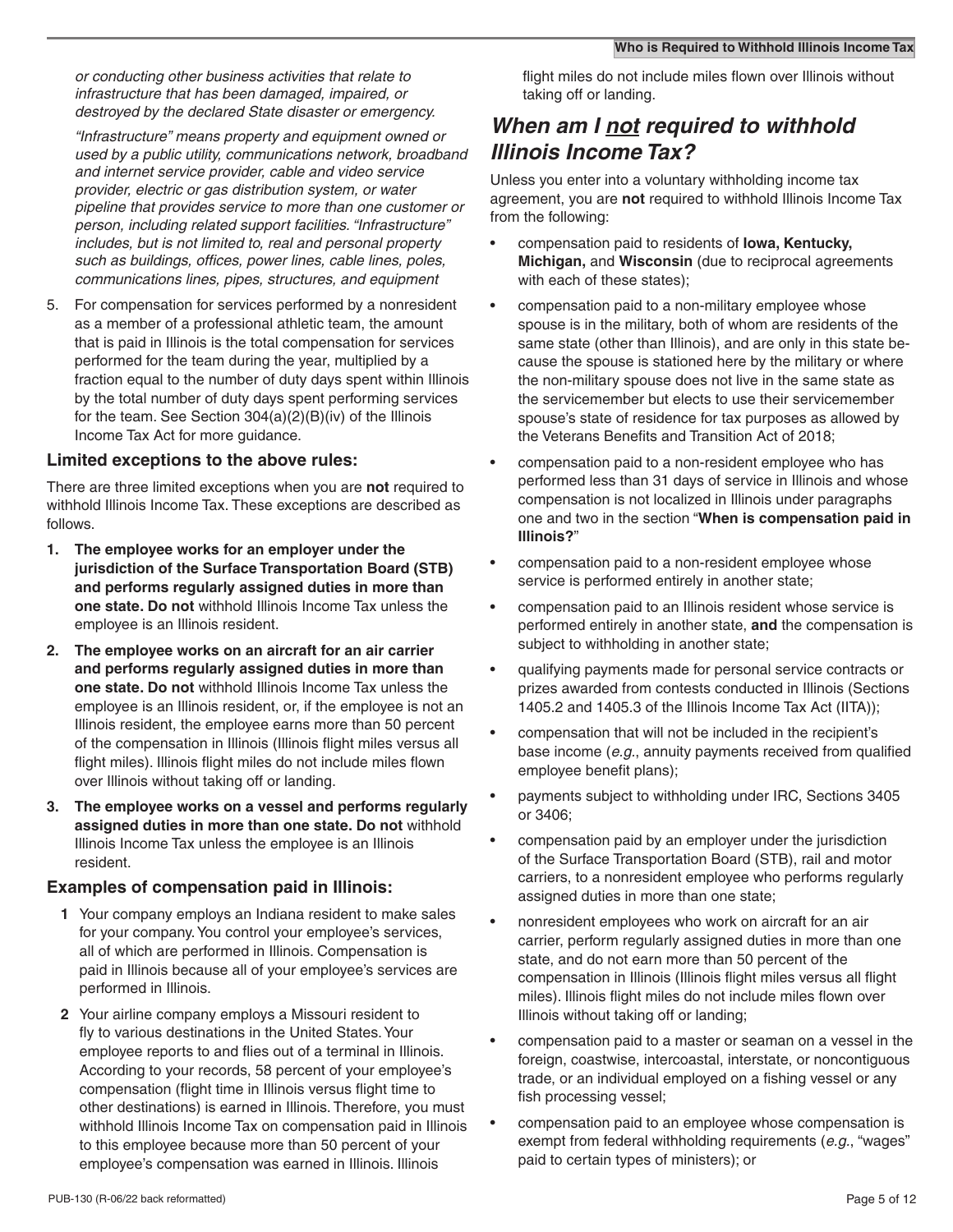• compensation paid to **household employees** as defined by the Internal Revenue Service (IRS). (For more information, visit www.irs.gov and refer to IRS Publication 926.) **Note:** Pursuant to a voluntary federal agreement, if you withhold federal income tax from your household employees, Illinois withholding is required. Also, you may enter a voluntary Illinois withholding agreement. *If you do withhold Illinois income tax,* you may report and pay these taxes annually on Form IL-1040, Illinois Individual Income Tax Return, Line 22 (No registration is required), or you may file Form IL-941 quarterly (requires registration as a withholding agent). For more detailed information, see Publication 121, Illinois [Income Tax Withholding for Household Employees](https://www2.illinois.gov/rev/research/publications/pubs/Documents/PUB-121.pdf).

#### **Examples for when withholding is not required.**

- **1** Your company, headquartered in Missouri, hires an Illinois resident to install computer networks for your Missouribased clients. Your employee travels to your clients' branch offices in Illinois to complete network installation for a total of 20 working days. Compensation is not paid in Illinois because your company headquarters/ base of operations is in Missouri and your employee performed services in Illinois for less than 31 working days. Therefore, you do not withhold Illinois Income Tax. (See the note below.)
- **2** Your company's main office is in Indiana. You employ an Illinois resident to honor copy machine routine maintenance contracts. Your employee works out of the main office and has clients in both Illinois and Indiana. Your employee spent 21 working days in Illinois. You are not required to withhold Illinois Income Tax because your employee's spent less than 31 working days in Illinois. (See the note below.)

 Although in these two examples you are not required to withhold Illinois Income Tax, your employees' income **will** be taxed by Illinois because they are Illinois residents. Therefore, your employees will file returns in both states. We will give your employees a credit for taxes paid to the other state. If the amount of tax paid to the other state does not cover the Illinois tax liability, your employees may need to make estimated income tax payments to Illinois.

## *Am I required to withhold income tax for another state if my employee is not an Illinois resident?*

If your employee is "paid in Illinois" and is a resident of Iowa, Kentucky, Michigan, or Wisconsin, you may, but are not required by Illinois law, withhold income tax for the other state.

If your employee is a resident of a state with whom Illinois does not have a reciprocal agreement, you must withhold Illinois Income Tax on all income that is paid in Illinois. You may be required to withhold tax for another state in which the employee works or resides. You should contact those states to determine if you are required to register as a withholding agent.

## *What forms must my employee complete?*

#### **Form IL-W-4**

Your employee must complete Form IL-W-4, Employee's Illinois Withholding Allowance Certificate. This is your record of the number of allowances that your employee is entitled to claim and would only be disregarded for the following circumstances:

- An employee claims total exemption from Illinois Income Tax withholding, but has not filed a federal Form W-4, U.S. Employee's Withholding Allowance Certificate, claiming total exemption.
- The IRS has instructed you to disregard the employee's federal Form W-4.

If a completed Form IL-W-4 is not filed, or you are required to disregard Form IL-W-4, you must withhold Illinois Income Tax with no allowances.

**Most retirement income is exempt from Illinois Income Tax** and no withholding is required, even if federal income tax is withheld. However, retired taxpayers may wish to enter into voluntary withholding agreements to avoid having to pay estimated taxes on their taxable income. Retired taxpayers who enter into such voluntary withholding agreements must also complete Form IL-W-4.

If an employee claimed exemption from withholding on federal Form W-4, you still may be required to withhold Illinois Income Tax if the employee's pay is greater than the Illinois allowance amount. See the example below.

Before **December 1** of each year, have your employee review his or her Form IL-W-4. If your employee's Illinois withholding allowances change, the employee must complete a new Form IL-W-4.

#### **Example:**

Sam is single, does not have any dependents, and cannot be claimed on another person's tax return. He works for you parttime. Sam expects to earn \$4,000 this year.

Last year Sam earned \$3,000, did not have a federal tax liability, and received a total refund of the federal income tax that was withheld from his pay. Sam does not expect to owe any federal income tax this year. Therefore, he claims exemption from withholding on his federal Form W-4 for this year.

Although Sam may not owe federal income tax, he will owe Illinois Income Tax because he is entitled to only one withholding allowance. The exemption for this allowance is less than his total pay. Therefore, you must withhold Illinois Income Tax from Sam's pay.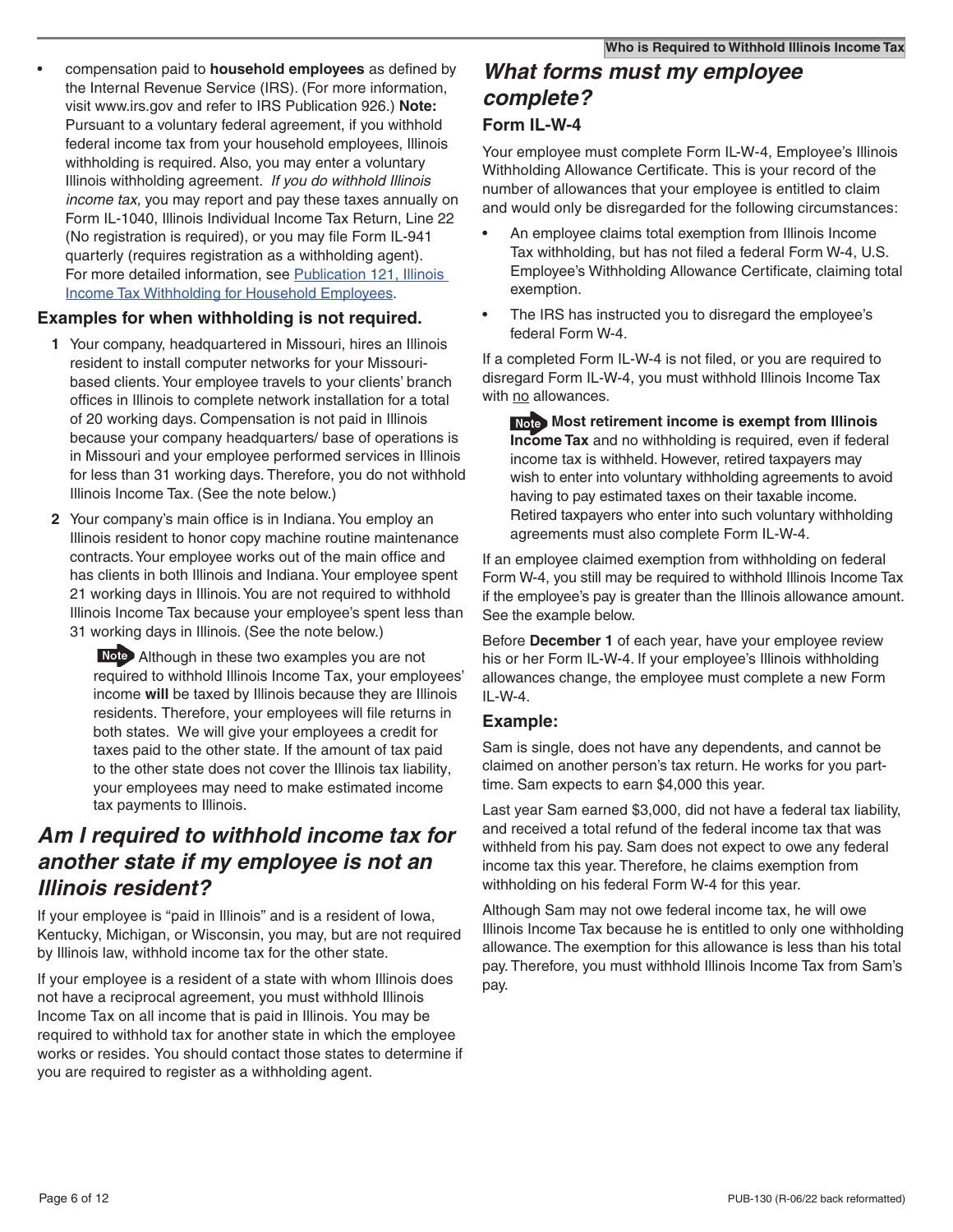#### **Form IL-W-5**

**Form IL-W-5,** Certificate of Residence in Illinois, is completed by an Illinois resident (not your employee) with whom you have a written contract who

- is paid for performing personal services (*e.g.*, artistic or musical performances, or professional consulting services) and the income earned is taxable under Section 1405.2 of the IITA, or
- receives payment for prizes and awards from a contest conducted entirely in Illinois (*e.g.*, game shows, amateur talent contests, dog or horse shows) and the income earned is taxable under Section 1405.3 of the IITA.

You are not required to provide annual information reports of the amounts you pay in either of these situations. You must, however, keep this information in your records and provide it to us if we request.

 Instead of completing Form IL-W-5, the recipient may file a certificate of in-state residence on any invoice, billing statement, or contest application submitted to the withholding agent.

#### **Form IL-W-5-NR**

To be exempt from Illinois Income Tax withholding requirements you must complete Form IL-W-5-NR, Employee's Statement of Nonresidence in Illinois, if

- you are a resident of a state (Iowa, Kentucky, Michigan, and Wisconsin) with whom Illinois has a reciprocal agreement, or
- your spouse is in the military, you and your spouse are both residents of the same state (other than Illinois), and you are in Illinois only because your spouse is stationed here by the military or you do not live in the same state as your servicemember spouse, but you have elected to claim their state of residence for tax purposes as allowed by the Veterans Benefits and Transition Act of 2018.

If your employee does not complete this form, you must withhold Illinois Income Tax. If your employee moves out of the state of residence designated on the original Form IL-W-5-NR, the employee must notify you of the change within 10 days and file a new Form IL-W-5-NR, if applicable.

#### **Form IL-W-6 and Worksheet**

Form IL-W-6, Certificate of Days Worked in Illinois for Non-Residents, is completed by a non-resident who is paid for performing services within Illinois for more than 30 working days during the taxable year on your employer's behalf.

Employers are required to have a copy of the certificate and worksheet on file for each non-resident employee who is expected to work more than 30 working days in Illinois and you do not maintain a time and attendance system which

- requires the employee, on a contemporaneous basis, to record the work location for every day worked outside of the state where the employment duties are primarily performed;
- and allows the employer to allocate the employee's wages for income tax purposes among all states in which the employee performs services.

You are not required to submit this form to IDOR. You must, however, keep this information in your records and provide it upon request.

#### *Do I owe other Illinois employment taxes?*

Check with the Illinois Department of Employment Security (IDES) for more information about unemployment insurance contributions for employers. Visit ides.illinois.gov or call the IDES Employer Hotline at 1 800 247-4984.

## *What forms must I give my employee?*

**Before January 31** of each year, you must give your employee three copies of federal **Form W-2,** Wage and Tax Statement, or, if applicable, any version of **Form 1099** (*e.g.*, Form 1099-MISC, Form 1099-INT, Form 1099-R).

If your employee permanently discontinues employment before the close of the calendar year or you terminate a federal voluntary withholding agreement, you must give the employee (or other person receiving payments subject to withholding) a completed federal Form W-2 within 30 days of the last payment for which withholding was required. You must keep undeliverable Forms W-2 and all Forms 1099 for at least three years after the date you are required to give the form to the employee.

### *What forms must I submit to the Illinois Department of Revenue?*

You are required to electronically file Form IL-941, Illinois Withholding Income Tax Return, **quarterly**. See [Publication 131,](https://www2.illinois.gov/rev/research/publications/pubs/Documents/PUB-131.pdf)  [Withholding Income Tax Payment and Filing Requirements](https://www2.illinois.gov/rev/research/publications/pubs/Documents/PUB-131.pdf) for [more information.](https://www2.illinois.gov/rev/research/publications/pubs/Documents/PUB-131.pdf) 

You are **required** to electronically submit Forms W-2, W-2c, and W-2G to the Illinois Department of Revenue by January 31.

If you are unable to file these forms, or Form IL-941, electronically, you may request Form IL-900-EW, Waiver Request, through our Taxpayer Assistance Division at **1 800 732-8866** or **217 782-3336**. The Waiver Request must be completed and submitted back to the Department. You will be notified if the Waiver Request is approved or denied. See Publication 110, W-2, W-2c, W-2G, and 1099 Filing and [Storage Requirements for Employers and Payers,](https://www2.illinois.gov/rev/research/publications/pubs/Documents/pub-110.pdf) for additional information.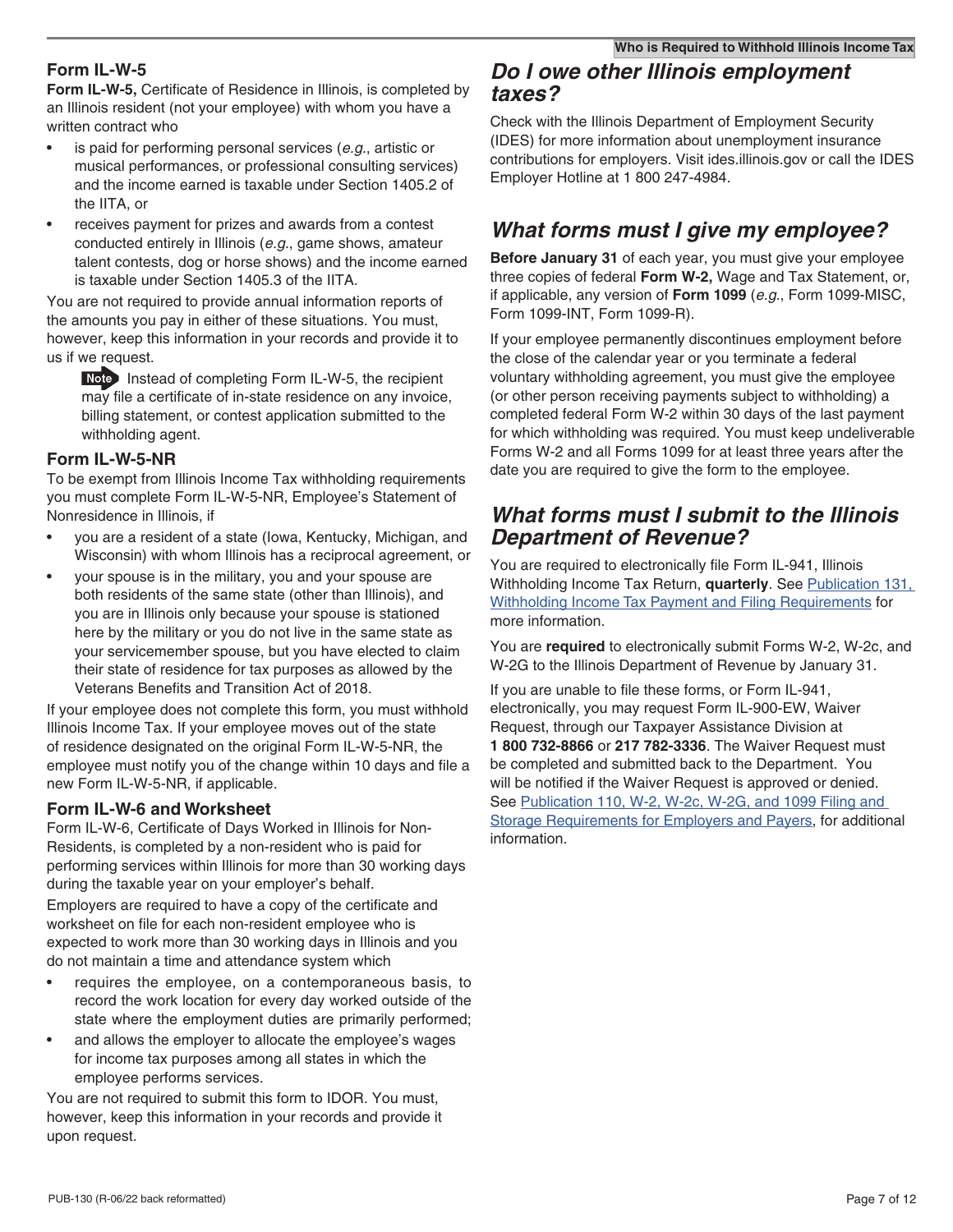### *How do I complete Form W-2 for my employee showing income and withholding for Illinois?*

For Illinois purposes when completing Form W-2, Box 16, enter the amount of wages paid in Illinois or paid to an Illinois resident employed in a reciprocal state (Iowa, Kentucky, Michigan, or Wisconsin), under the rules in the section **"When is compensation paid in Illinois?"**even if you withheld other states' tax on some of those wages or withheld Illinois tax on a different amount. If none of the employee's wages were paid in Illinois or for an Illinois resident's employment in a non-reciprocal state, report zero in Box 16 even if you withheld Illinois income tax from those wages. Illinois residents who pay income tax to other states need this information in order to correctly compute the credit allowed for those taxes. Make sure that the sum of the state wages in Box 16 are equal to Box 1.

**Example 1:** Tom is an Illinois resident who works only in Indiana (a non-reciprocal state). His employer is voluntarily withholding Illinois taxes because the Schedule CR credit Tom receives from his Indiana income will not cover his Illinois tax liability). His gross wages are \$33,165. The Form W-2 should be completed as follows:

| 15 State<br>IN | Employer's state ID number<br>36-XXXXXXX                                                                                                                                 | 16 State wages, tips, etc. 17 State income tax<br>\$33,165 | \$994.95 | 18 Local wages, tips, etc. 19 Local income ta |                                 |
|----------------|--------------------------------------------------------------------------------------------------------------------------------------------------------------------------|------------------------------------------------------------|----------|-----------------------------------------------|---------------------------------|
| IL             | 36-XXXXXXX                                                                                                                                                               | \$0                                                        | \$829.13 |                                               |                                 |
|                | Form <b>W-2</b> Wage and Tax Statement<br>Copy B-To Be Filed With Employee's FEDERAL Tax Return.<br>This information is being furnished to the Internal Revenue Service. |                                                            |          | SA.<br>$M$ P                                  | Department of the Treasury-Inte |

## *How do I complete Form W-2G or Form 1099 for my payee showing withholding for Illinois?*

For Illinois purposes when completing federal Forms W-2G, or any Forms 1099, you must include any Illinois income tax withheld on the line for "State income tax withheld" or "State tax withheld." Follow the Instructions for the form. *Make sure to use the prefix "IL."*

## *Form W-2G sample:*



*Form 1099-MISC sample:*

| g<br> t | 13 Excess golden parachute<br>payments     | 14 Gross proceeds paid to an<br>attorney    |                                         |
|---------|--------------------------------------------|---------------------------------------------|-----------------------------------------|
| me      | <b>16 State tax withheld</b><br>S<br>50.00 | 17 State/Payer's state no.<br>IL 36-XXXXXXX | <b>18 State income</b><br>\$<br>2000.00 |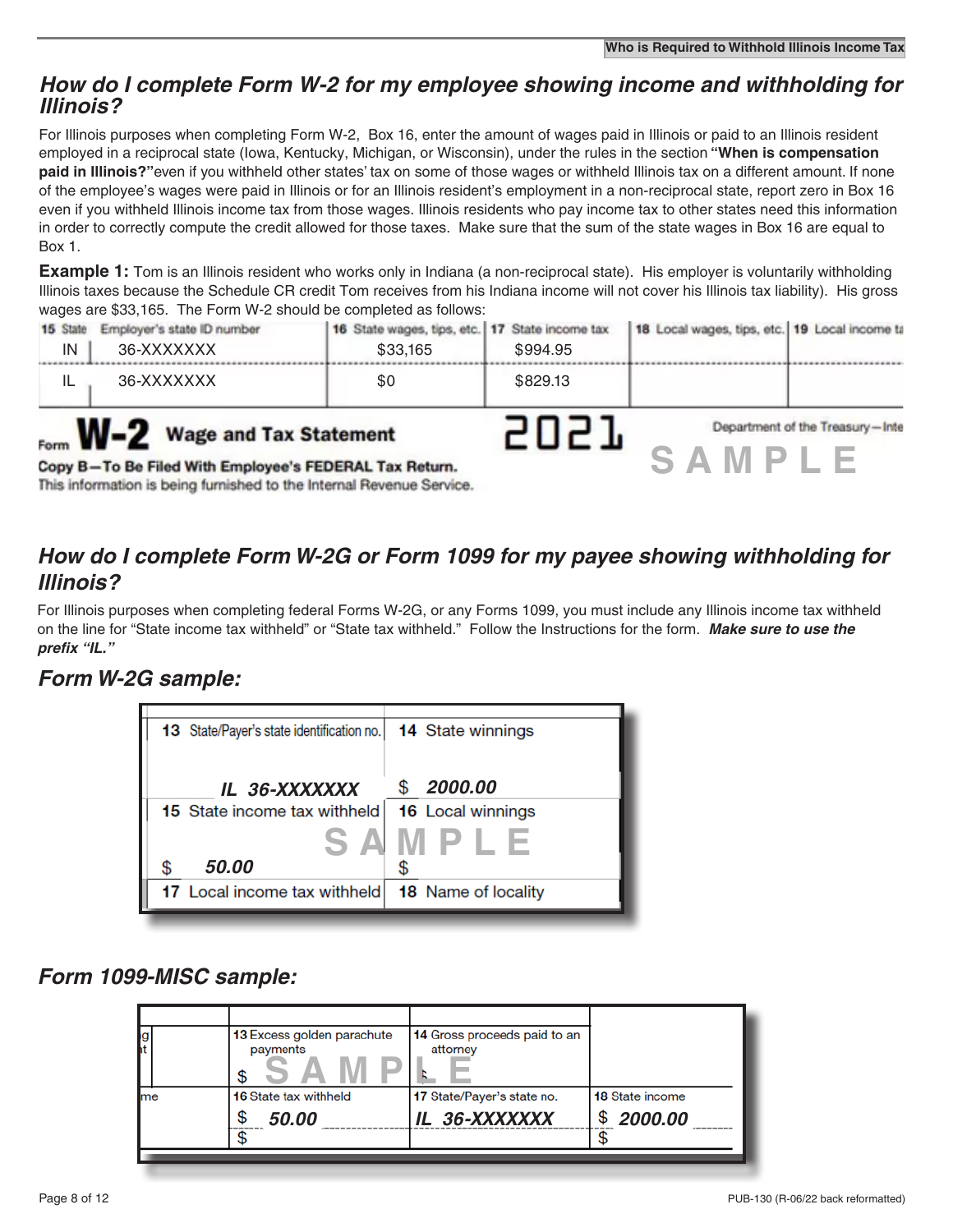## *Form1099-R sample:*

|     | distribution                 | \$                                                 |                              |
|-----|------------------------------|----------------------------------------------------|------------------------------|
|     | <b>12</b> State tax withheld | 13 State/Payer's state no.   14 State distribution |                              |
| \$  | 50.00                        | IL 36-XXXXXXX                                      | 2000.00                      |
|     |                              |                                                    |                              |
| 15. | Local tax withheld           | <b>16</b> Name of locality                         | <b>17</b> Local distribution |
|     |                              |                                                    |                              |
|     |                              |                                                    |                              |
|     |                              |                                                    |                              |

## *Form1099-INT sample:*

| 12 Bond premium on Treasury obligations   13 Bond premium on tax-exempt bond<br>۱\$ |    |                                                                              |  |       |
|-------------------------------------------------------------------------------------|----|------------------------------------------------------------------------------|--|-------|
| 14 Tax-exempt and tax credit<br>bond CUSIP no.                                      | IL | 15 State   16 State identification no.   17 State tax withheld<br>36-XXXXXXX |  | 50.00 |
| www.irs.gov/form1099int<br>Department of the Treasury - Internal Revenue Service    |    |                                                                              |  |       |

## *Withholding Illinois Income Tax for Lottery or Gambling Winnings*

## *When must I withhold Illinois Income Tax from lottery winnings?*

You must withhold Illinois Income Tax each time you make a single payment of Illinois lottery winnings of more than \$1,000. It does not matter that several individuals may jointly hold the winning ticket and each person's "share" is less than \$1,000. You must withhold Illinois Income Tax for both residents and nonresidents.

## *When must I withhold Illinois Income Tax from gambling winnings?*

You must withhold Illinois Income Tax from gambling winnings, including sports wagering winnings, you pay any time the winnings are subject to federal income tax withholding requirements and are not subject to another state's withholding requirements.

In general, winnings that currently are subject to federal income tax withholding include proceeds of \$5,000 or more in a single payment from

- wagering transactions (if these winnings are at least 300 times greater than the amount of the wager); or
- proceeds that are 300 times greater than an amount wagered in a sweepstakes, wagering pool, lottery (other than a state-conducted lottery), or wagering transaction in a

pari-mutuel pool with respect to horse races, dog races, or than a state-conducted lottery), or wagering transaction in a pari-mutuel pool with respect to horse races, dog races, or jai alai.

Bingo and slot machine winnings are subject to federal withholding requirements for amounts of \$1,200 or more. Winnings from keno of \$1,500 or more also are subject to federal withholding requirements. See 26 USCA 3402(q) of the Internal Revenue Code and the IRS' instructions for federal Forms 5754 and W-2G for more information.

## *What forms must a winner complete?*

Each time you pay lottery or gambling winnings of more than \$1,000 in a single payment, the winner must complete Form IL-5754, Statement by Person Receiving Gambling Winnings. This form helps you identify which winners are Illinois residents. Keep this form in your records to show who received winnings and to whom the winnings are taxable. You will use this information when you prepare federal Form W-2G.

## *What forms must I give each recipient?*

By **January 31** of each year, you must give each recipient two copies of federal **Form W-2G.** 

 You must keep any undeliverable Form W-2G for at least three years after the date you are required to give the form to the recipient.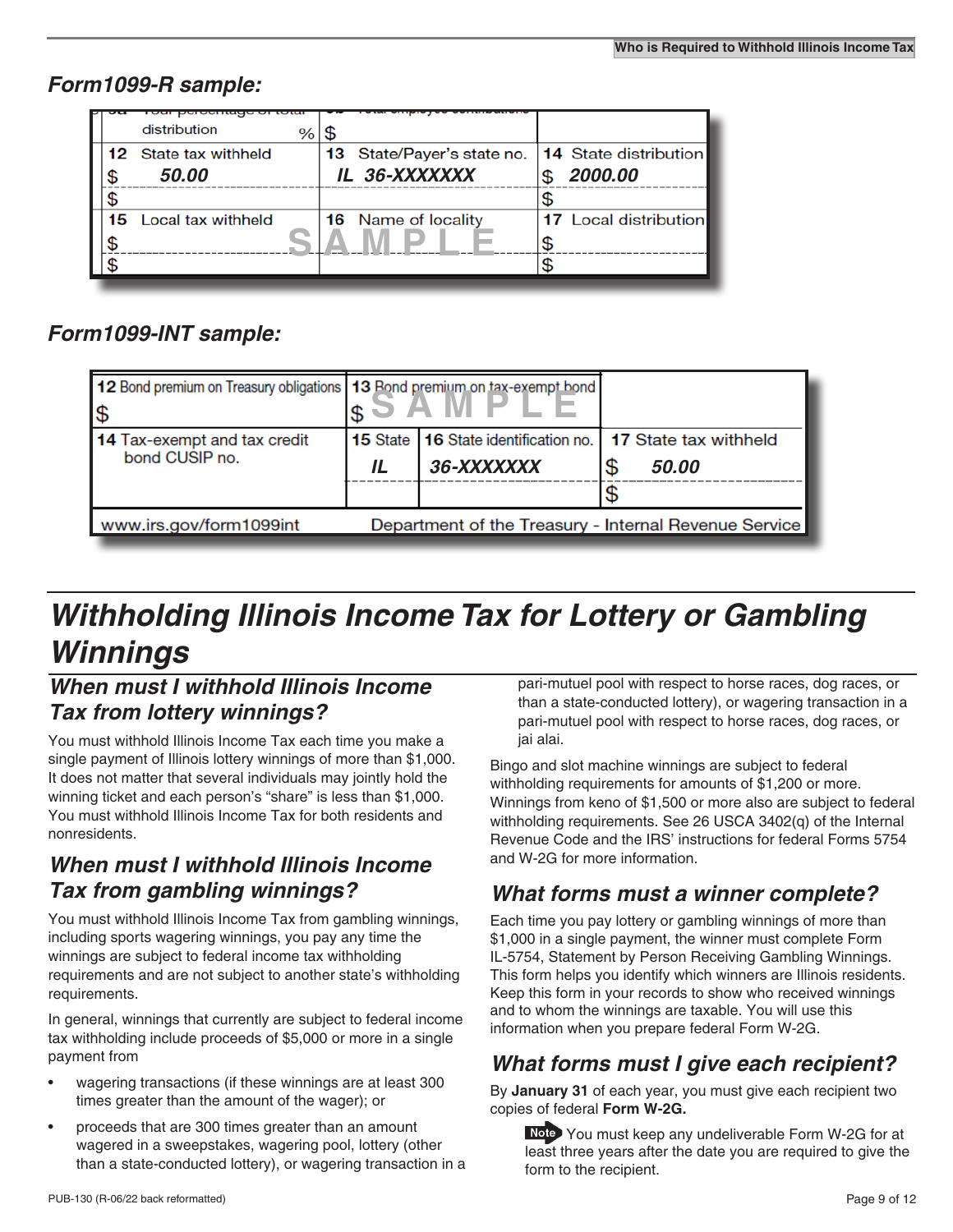### *What forms must I submit to the Illinois Department of Revenue?*

#### You are **required** to

- electronically submit Form W-2G to Illinois Department of Revenue by January 31.
- electronically file Form IL-941, Illinois Withholding Income Tax Return, **quarterly**. See [Publication 131](https://www2.illinois.gov/rev/research/publications/pubs/Documents/PUB-131.pdf) for more information on filing and payment requirements.

If you are unable to file your forms electronically, you may request Form IL-900-EW, Waiver Request, through our Taxpayer Assistance Division at **1 800 732-8866** or **217 782-3336**. The Waiver Request must be completed and submitted back to IDOR. You will be notified if the Waiver Request is approved or denied.

## *What if the due date falls on a weekend or state recognized holiday?*

Any time a due date falls on a weekend or state recognized holiday, we adjust the due date to the next business day.

## *Where do I get help?*

- Visit our website at **[tax.illinois.gov](http://tax.illinois.gov)**
- Call us at **1 800 732-8866** or **217 782-3336**
- Call our TDD (telecommunications device for the deaf) at **1 800 544-5304**
- Write to **ILLINOIS DEPARTMENT OF REVENUE PO BOX 19001 SPRINGFIELD IL 62794-9001**

## *Withholding Illinois Income Tax for Purchases of the Rights to Lottery Winnings*

## *Do I have an obligation to withhold Illinois Income Tax from purchased lottery winnings?*

You must withhold Illinois Income Tax from the purchase price of rights to future Illinois lottery winnings that you purchased from another entity. The Illinois Lottery notifies us of the purchase and we send instructions to you on how to remit the Illinois withholding to us. Make sure to follow the instructions you are sent and use the account number we assign to you.

## *When must I withhold Illinois Income Tax from purchased lottery winnings?*

You must withhold Illinois Income Tax at the time you purchase the lottery rights. You must register and report the withholding for each purchase on Form IL-941. For more information, refer to [Informational Bulletin FY 2014-08.](https://www2.illinois.gov/rev/research/publications/bulletins/Documents/2014/fy-2014-08.pdf) The tax is withheld at the current income tax rate.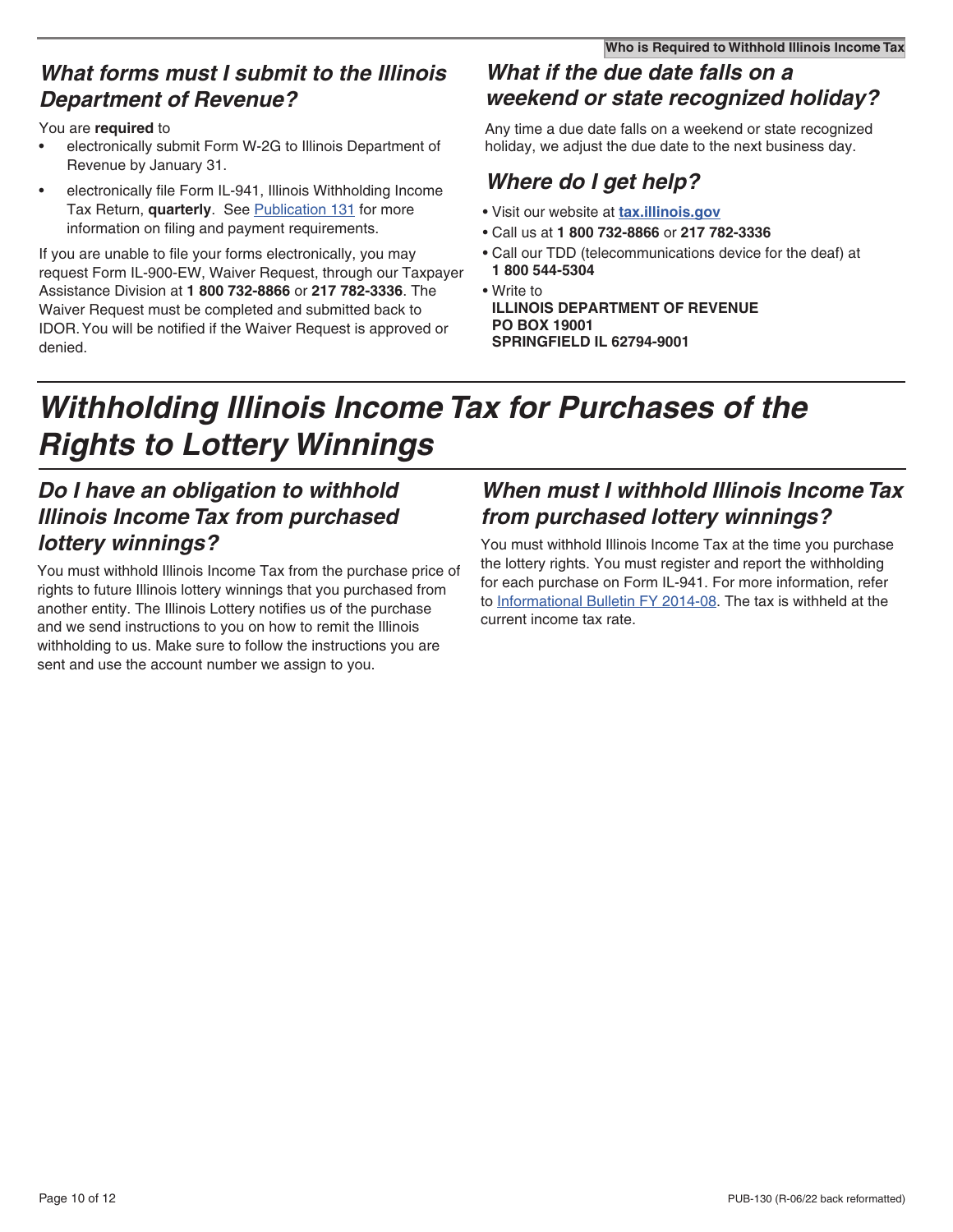## *Illinois Income Tax Forms for Determining Withholding from Employees and Lottery or Gambling Winners*

| Forms completed by employees and lottery or gambling winners                                                                                                                                                                                                                                      |                             |                                            |  |  |  |
|---------------------------------------------------------------------------------------------------------------------------------------------------------------------------------------------------------------------------------------------------------------------------------------------------|-----------------------------|--------------------------------------------|--|--|--|
| <b>If</b>                                                                                                                                                                                                                                                                                         | employee/payee<br>completes | and for Illinois purposes,<br>you withhold |  |  |  |
| you withhold federal income tax for an employee or other<br>whose compensation is paid in Illinois                                                                                                                                                                                                | Form IL-W-4                 | based on the number of allowances claimed. |  |  |  |
| you enter into a voluntary withholding agreement with<br>your employee or payee                                                                                                                                                                                                                   | Form IL-W-4                 | based on the number of allowances claimed. |  |  |  |
| you pay an Illinois resident for personal services, and the<br>income is reportable under Section 1405.2 of the<br>Illinois Income Tax Act                                                                                                                                                        | Form IL-W-5                 | zero.                                      |  |  |  |
| you pay an Illinois resident prizes or awards from a contest<br>entirely in Illinois and the income earned is reportable<br>under Section 1405.3 of the Illinois Income Tax Act                                                                                                                   | Form IL-W-5                 | zero.                                      |  |  |  |
| your employee is a resident of Iowa, Kentucky,<br>Michigan, or Wisconsin or is a nonresident spouse of a<br>military servicemember and is only in Illinois because<br>the servicemember is stationed here                                                                                         | Form IL-W-5-NR              | zero.                                      |  |  |  |
| you are a non-resident Illinois employee<br>and you expect to perform non-incidental services<br>for more than 30 working days within Illinois on your<br>employer's behalf during the calendar year.                                                                                             | Form IL-W-6                 | based on the number of allowances claimed. |  |  |  |
| you pay lottery winnings of more than \$1,000<br>to an Illinois resident or nonresident                                                                                                                                                                                                           | Form IL-5754                | the full rate of tax (no exemptions).      |  |  |  |
| you pay gambling winnings, including sports wagering<br>winnings, provided the payment is subject to federal<br>withholding.                                                                                                                                                                      | Form IL-5754                | the full rate of tax (no exemptions).      |  |  |  |
| you purchase rights to Illinois Lottery Winnings and withhold<br>Illinois income tax from the purchase price.                                                                                                                                                                                     | none                        | the full rate of tax (no exemptions).      |  |  |  |
| <b>Note</b><br>You must keep a copy of these forms in your records. By January 31 of each year, you must give your employee<br>three copies of federal Form W-2, Wage and Tax Statement. If you withheld from gambling winnings, you must give<br>each recipient two copies of federal Form W-2G. |                             |                                            |  |  |  |
| You must submit your Forms W-2, W-2c, and W-2G electronically to the Illinois Department of Revenue by<br>Note<br>January 31.                                                                                                                                                                     |                             |                                            |  |  |  |
| <b>Note</b><br>For the current tax rate, refer to the Tax Rate Database on our website.                                                                                                                                                                                                           |                             |                                            |  |  |  |

#### **For additional withholding tax information, refer to these related publications:**

- **• Publication 131**, Withholding Income Tax Payment and Filing Requirements
- **• Booklet IL-700-T**, Illinois Withholding Income Tax Tables
- **• Publication 110**, W-2, W-2c, W-2G, and 1099 Filing and Storage Requirements for Employers and Payers, including New 1099-K Electronic Filing Requirements
- **• Publication 121**, Illinois Income Tax Withholding for Household Employees